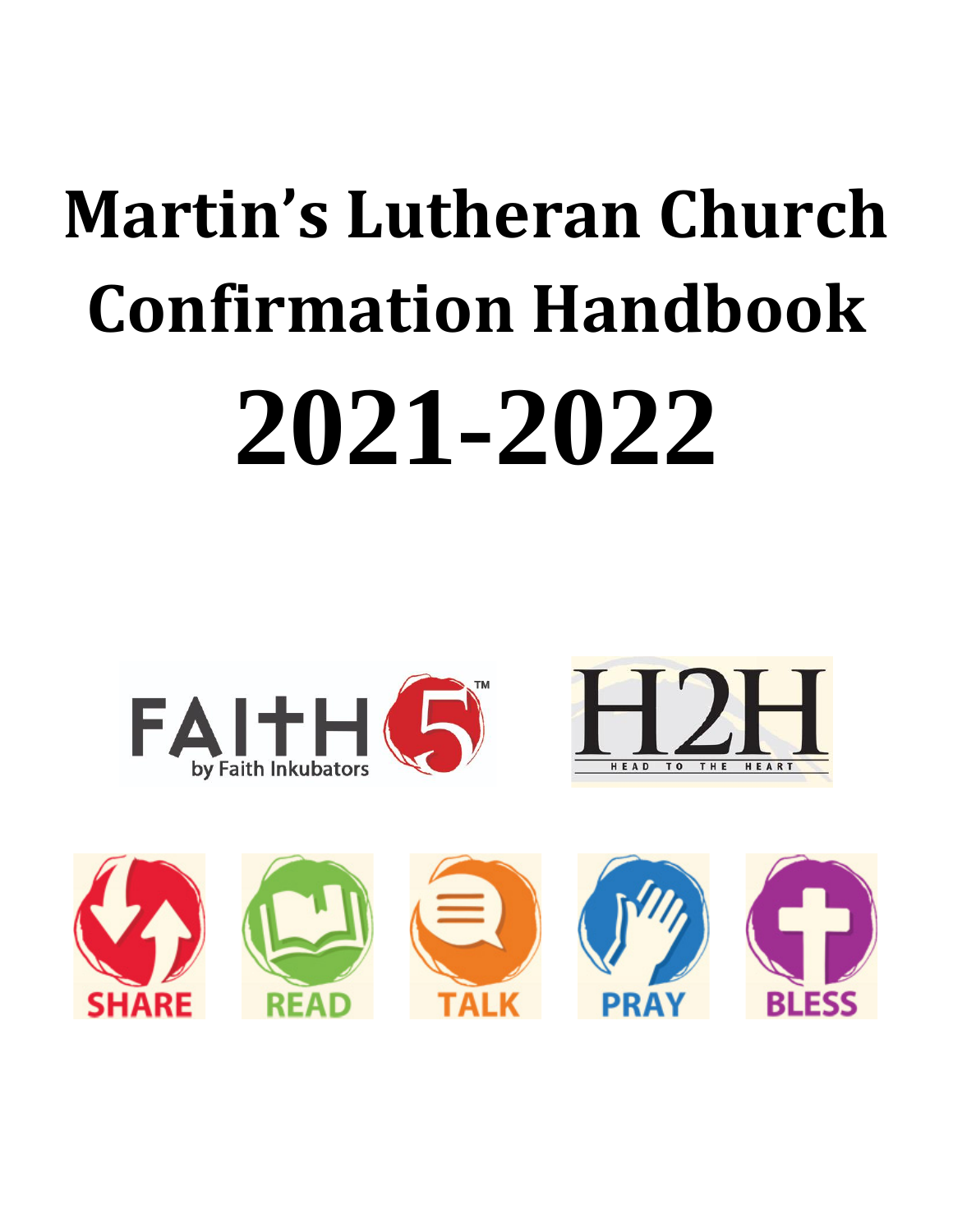Dear Parents and Students,

Welcome to this year's Confirmation Program with Martin's Lutheran Church! This ministry provides a structure for us to live out our baptismal promises and responsibilities as the Holy Spirit grows the gift of faith in our lives. During baptism these words are spoken from the Evangelical Lutheran Worship hymnal, "As you bring your child to receive the gift of baptism, you are entrusted with responsibilities:

to live with *them* among God's faithful people, bring *them* to the word of God and the holy supper, teach *them* the Lord's Prayer, the Creed, and the Ten Commandments, place in *their* hands the holy scriptures, and nurture *them* in faith and prayer, so that *your children* may learn to trust God, proclaim Christ through word and deed, care for others and the world God made, and work for justice and peace."

Parents, sponsors, and fellow sisters and brothers in Christ, make a promise to support, teach, nurture, and pray for the person and their new life in Christ growing in the Christian faith.

## **Parents and Guardians:**

You have an opportunity to set the tone as you also learn and grow along with your child(ren) by talking with them and working through what they are studying. Listen to what questions they are asking this year. You can lead the way to bring this conversation, learning, and faith practices into your home as your family grows together knowing how your faith is important.

Adult involvement in the household continues to be the most consistent indicator to nurturing and passing on faith. We acknowledge you as essential to the effectiveness of confirmation ministry. Significant studies have shown over and over parents are the most influential factor in the faith life of the child. The leaders of the church do not do it alone, but we are partners with you on this journey. A tradition in this partnership started in the year 1529 when the priest and professor **Martin Luther created and published the Small Catechism as a tool that would help parents teach their children the basics of faith and religious practice in their home through conversation and prayers around the dinner table and before bed.** The church is present to support and help equip you as parents specifically to learn and pass on the faith. The Confirmation program is one way we seek to do this.

The formal journey begins when your child is baptized, and promises are made. Together we pray for the Holy Spirit to cultivate the gift of faith in our children. You can be a positive influence on your child's faith development by being involved in the life of the church and grow as a disciple yourself through coming to worship, attending adult Bible studies, team up with other parents and become involved in a ministry that interests you, be an adult leader on retreats, or service projects. Your child learns from your actions often more than from your words.

Discussing faith and life issues in your household is priceless. Daily or weekly family devotions give a consistent time for these to happen. We introduce and offer resources on the Faith 5 practice and encourage you to do a similar practice at home. **Doing the Faith 5: Share, Read, Talk, Pray, and Bless** is a good evening ritual before bed or a way to check in during supper. Any effort you put forth will be seen as valuable to your child. It will tell them that this is important for them to learn and to live as a person of faith.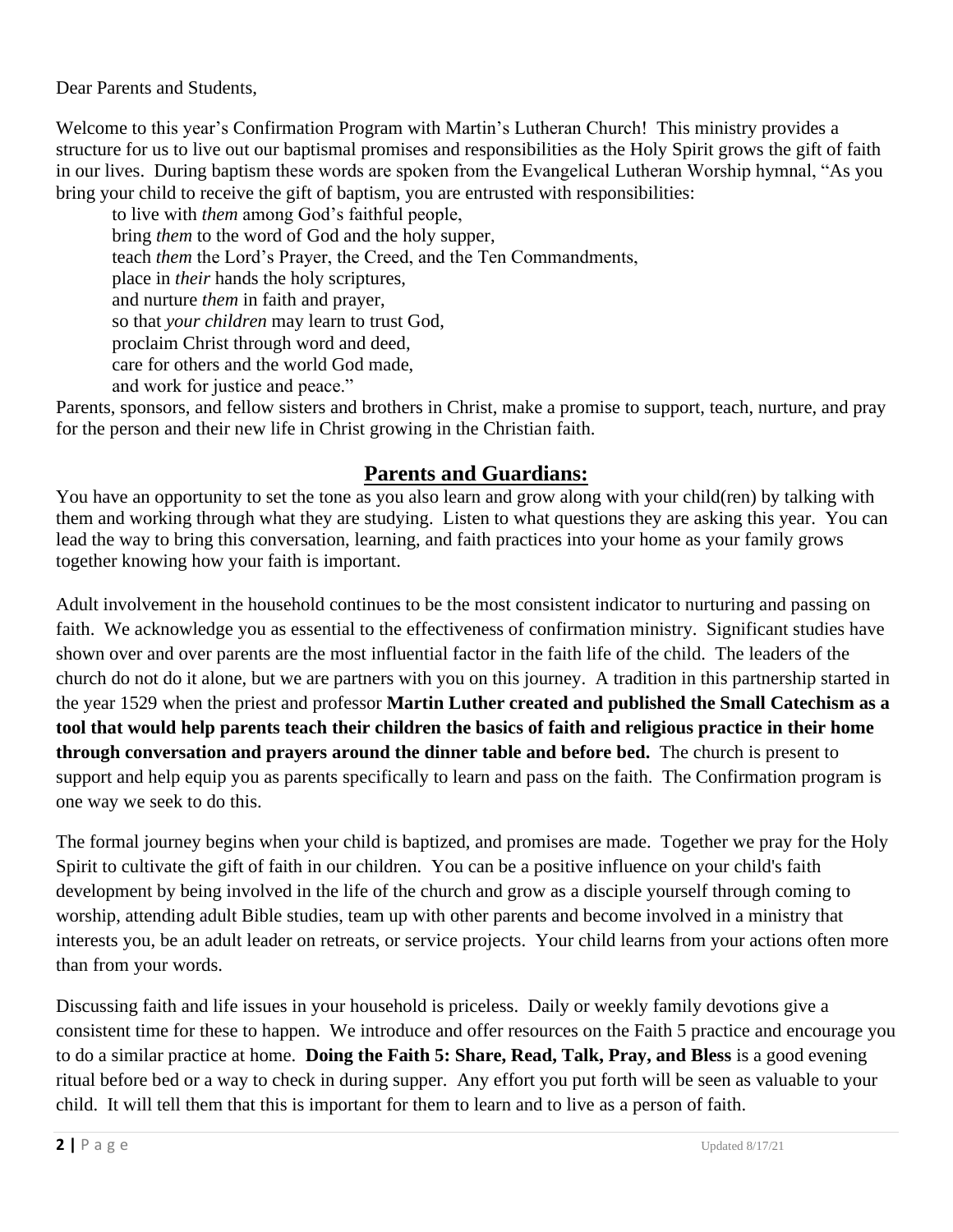# **Students:**

The Confirmation years are a time where you seek to further develop your faith by engaging in the program offered and being open to the Holy Spirit. You are then offered a time to publicly confirm that you understand the promises made on your behalf during Baptism and will seek to continue exploring and living a life of faith as a disciple of Jesus. And so, we are excited to walk alongside you and your family as you grow in your knowledge and understanding of the Christian faith. It is our prayer that these years of intentional instruction will produce a solid foundation for living out the Christian life now and in the years to come.

#### **Why am I here for Confirmation?**

To learn, grow, and mature as a disciple of Jesus.

#### **What can I get out of Confirmation?**

- Confirmation designates you as an adult member of the church
- A solid grounding in the basic Lutheran Christian beliefs
- A closer look at the Bible
- Spending quality time with other young people exploring their faith
- A regular pattern of worship
- An opportunity to develop an active prayer life
- An understanding of your own unique gifts and how to use them in service to others
- Recognizing your personal relationship with Jesus Christ

#### **What am I expected to do?**

- Engage during meeting times of instruction to learn the basics of the Christian faith as Lutherans
- Attend B.L.A.S.T. or Acts 29
- Sermon notes ( $7<sup>th</sup>$  thru 10<sup>th</sup>) to promote awareness during regular attendance at worship
- Do Service Hours and Faith projects both individually and as a group
- Practice the Faith 5 to build skills and abilities of a mature Christian
- Prepare to share what you have learned and believe with others

### **Why do I have to do all this work?**

The expectations asked of you provide intentional time, space, and practices for you to explore faith and what it means to you. It is a commitment of time and opportunity to ask questions, wonder how faith and life come together for you, and gain abilities in articulating and expressing what you believe.

### **What if I cannot make it to a meeting?**

The expectation is that by communicating to the leaders ahead of time, when possible, an appropriate plan and action can be taken. Some options may be to read or watch something on your own to cover the material. Also, Zoom or other technology for live streaming may be available to participate during the meeting time while away from the group. We publish the schedule for the year early and hope that helps in scheduling other activities around this priority. We also understand if you have to miss a meeting whatever the circumstance, just let us know if you can.

## **Youth Events:**

There will be events to participate in during the year to reach the expected 2 youth events per year for those in  $7<sup>th</sup>$ -10<sup>th</sup> grade. These are often fun and provide great opportunities to have shared experiences with others in person or online who are on a similar faith journey. Listening to and learning from others promotes respect and friendships that can last a lifetime. One day events in person or online like  $5<sup>th</sup>$  Quarter qualify as 1 event each. Multi-day events such as weekend retreats, Bible Camp experiences, and the ELCA Youth Gathering qualify as 2 events and meet the full expectation. Please fill out a form and turn in to record your attendance at events.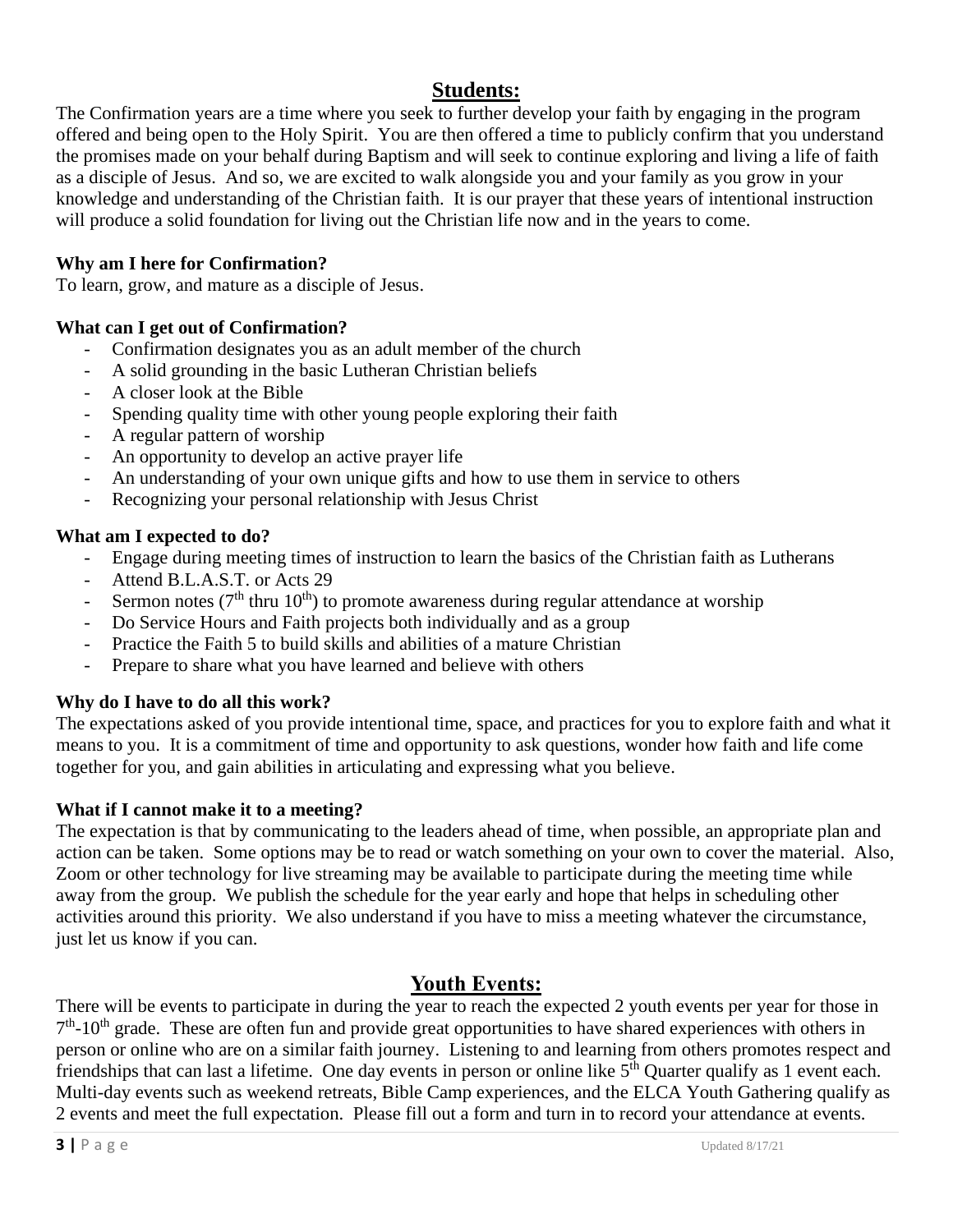### **Cost:**

The program cost of \$5 per year, for  $7<sup>th</sup> - 10<sup>th</sup>$  grade covers the cost of the Poverty Exercise. Please let Pastor Keith or Pastor Mike know, if this or any other cost is prohibitive as we want everyone to feel that they can be part of the confirmation and related experiences. We appreciate you making this contribution on or before November  $17<sup>th</sup>$  when the Poverty Experience is scheduled. This event is subject to change due to COVID-19.

# **Behavior and Expectation Policy**

#### **A. Rules**

- 1. Respectful and polite behavior is expected. The Confirmation Covenant has more specific descriptions of what is expected of you to adhere to.
- 2. Seating is one person per seat. For example, a loveseat sits two people, not more and not laying on each other. This allows you to be more attentive and shows respect for each other while being good stewards of the space we have the privilege of meeting in.
- **B. Discipline** -- a warning system
- 1. First verbal warning private discussion with pastor may follow class time
- 2. Second verbal warning a discussion with student and parent
- 3. Final warning student can only return to in person or online class if consent of instructors is granted in writing assuring student is accompanied or monitored by parent or parent-appointed sponsor

Confirmation is not a graduation; it is a proclamation of faith. Confirmation is offered as a foundation from which our faith journey as an adult can be built upon which is a process that lasts a lifetime. Each student and parent will be asked to sign a covenant for showing their commitment to meet the expectations of the Confirmation program at Martin's Lutheran Church.

We also expect a medical and permission form to be filled out that will be kept on file for each child at the beginning of the program year in case an emergency occurs while participating in the program and the child is in the care of others.

If you have any questions, please feel free to contact by phone or e-mail Pastor Keith and if he is not available then Pastor Mike. We will usually pick up voicemail and e-mails daily.

Church office (701) 347-4289

Pastor Keith Email: [associatepastor@martinslutheran.com](mailto:associatepastor@martinslutheran.com) Phone: (701) 335-6213

Pastor Mike Email: [srpastor@martinslutheran.com](mailto:srpastor@martinslutheran.com) Phone: (701) 789-1857

Blessings,

Kalth Walka

Pastor Keith Walka Pastor Michael T. Jacobson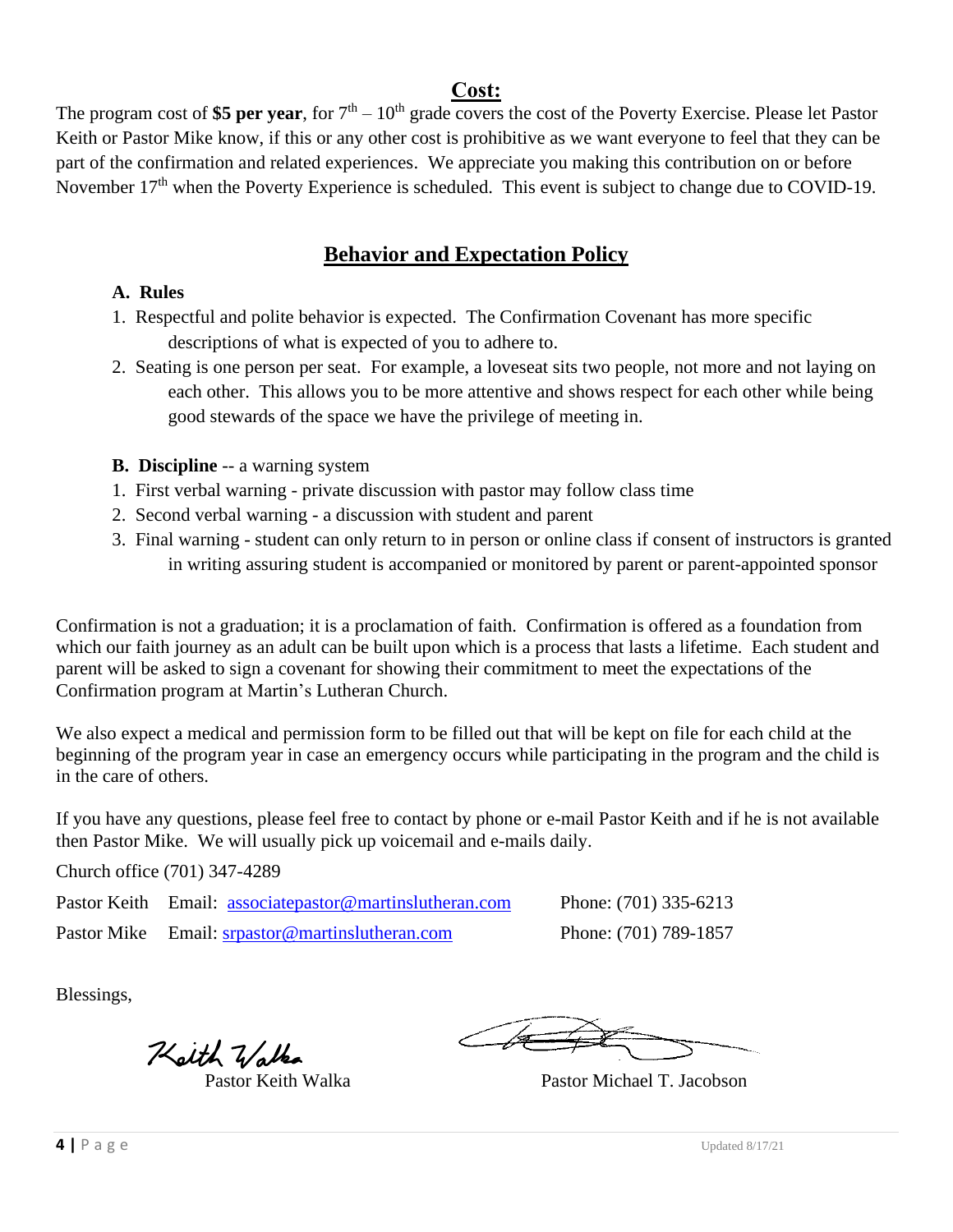# **2021-2022 Martin's Confirmation Program Schedule/Expectations**

| 6th Grade:              | This 5-week course, <b>Jan 5<sup>th</sup></b> – Feb 9 <sup>th</sup> , will cover an <b>Overview</b> of all topics.<br>Expectations are attending scheduled classes which cover the Ten Commandments,<br>Lord's Prayer, Apostles' Creed, and the life of Martin Luther.                                                                                                                                                                                                              |
|-------------------------|-------------------------------------------------------------------------------------------------------------------------------------------------------------------------------------------------------------------------------------------------------------------------------------------------------------------------------------------------------------------------------------------------------------------------------------------------------------------------------------|
| 7 <sup>th</sup> Grade:  | This 5-week course, Oct $27th - Dec 15th$ , will cover the Ten Commandments.<br>Expectations include attending scheduled classes, turn in 15 sermon notes, attend 15<br>B.L.A.S.T. sessions Sunday morning, and 2 youth events during the year. Give 3 hours of<br>service to both the church and community. Take part in the poverty activity November<br>$17th$ , at 6pm and serve on assigned week for Lenten supper.                                                            |
| 8 <sup>th</sup> Grade:  | This 4-week course, Sep 29 <sup>th</sup> – Oct 20 <sup>th</sup> , will cover the Apostles' Creed.<br>Expectations include attending scheduled classes, turn in 15 sermon notes, attend 15<br>B.L.A.S.T. sessions Sunday morning, and 2 youth events during the year. Give 3 hours of<br>service to both the church and community. Do a <b>Faith Project</b> . Take part in the poverty<br>activity November 17 <sup>th</sup> , at 6pm and serve on assigned week for Lenten supper. |
| 9th Grade:              | This 5-week course, Jan 5 <sup>th</sup> – Feb 9 <sup>th</sup> , will cover the Lord's Prayer.<br>Expectations include attending scheduled classes, turn in 15 sermon notes, attend 15 Acts<br>29 sessions Sunday morning, and 2 youth events during the year. Give 3 hours of service<br>to both the church and community. Take part in the poverty activity November $17th$ , at<br>6pm and serve on assigned week for Lenten supper.                                              |
| 10th Grade:             | This 5-week course, Oct $27th - Dec 15th$ , will cover the Bible relating to life.<br>Expectations include attending scheduled classes, turn in 15 sermon notes, attend 15 Acts<br>29 sessions Sunday morning, and 2 youth events during the year. Give 3 hours of service<br>to both the church and community. Take part in the poverty activity November $17th$ , at<br>6pm and serve on assigned week for Lenten supper.                                                         |
| 11 <sup>th</sup> Grade: | This 4-week course, Sep $29th - Oct 20th$ , will cover a Review of all topics.<br>Expectations include attending scheduled classes, write a Faith Paper, and have an<br>individual meeting with the pastor to recite the Lord's Prayer, Apostles' Creed, and the<br>Ten Commandments.                                                                                                                                                                                               |

# **Service Project Hours**

Each student is expected to participate in a total of 6 hours of service each year by spending **3 hours in service to the church** and **3 hours of direct service in the community** to the needy, elderly, or poor. If you have any questions on appropriate service projects, contact either Pastor Keith or Pastor Mike. This can be one of the most fulfilling experiences of the discipleship training. Filling out and turning in a form to Pastor Keith is needed to record your completed hours. Students really make a difference in the world with faithful serving.

**5 | P** a g e Updated 8/17/21 Suggested Church Service Opportunities -Volunteer to serve at the Annual Church Dinner -Volunteer to clean the church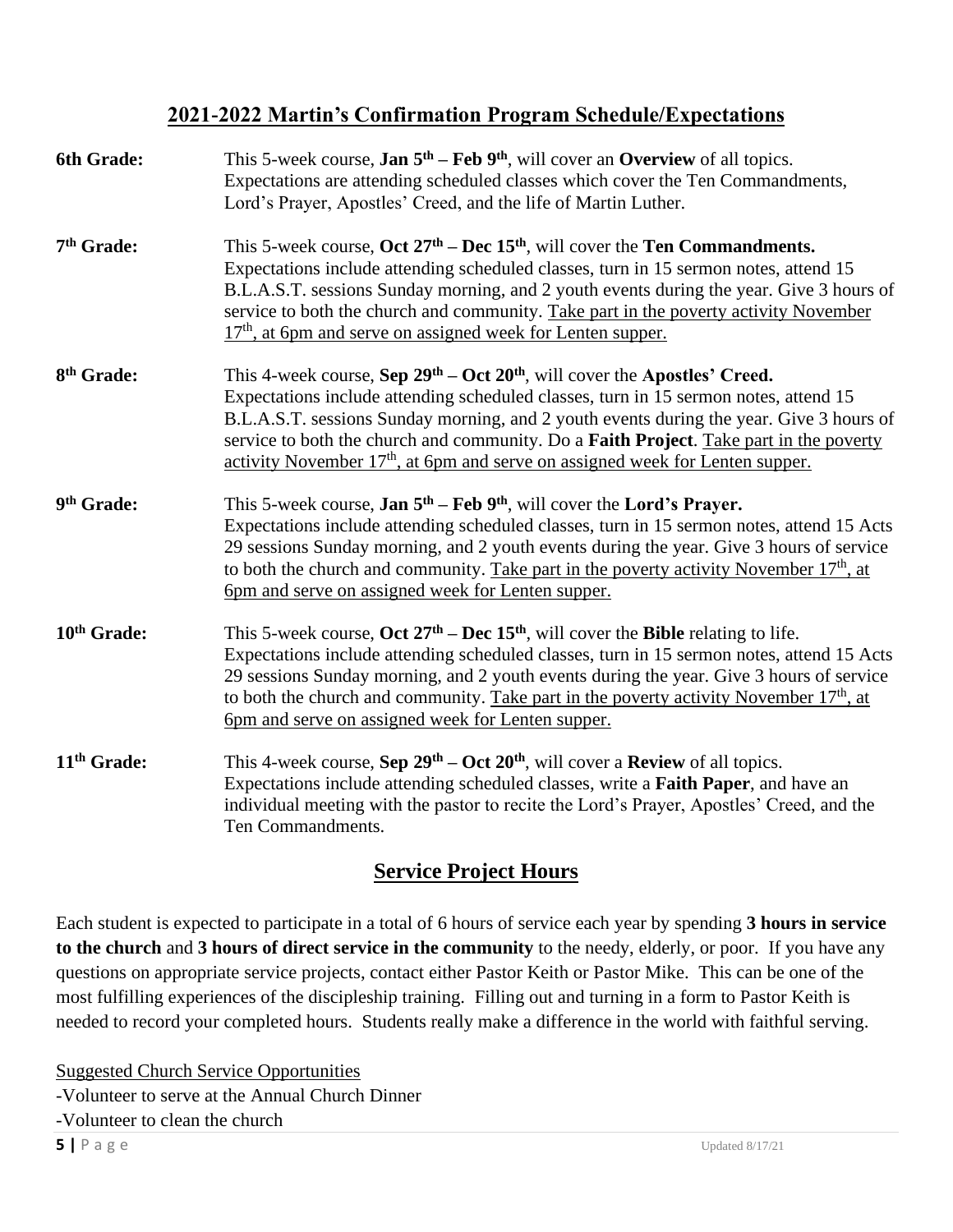-Volunteer to teach Vacation Bible School

-Volunteer with Giving Tree of Hope Project

- -Rehearse to lead worship by singing or playing in the band
- -Volunteer to work the soundboard or run the PowerPoint for worship (Contact Evan Anderson)
- -Volunteer to usher (Contact the Derek Flanagan and come 15 minutes before worship)
- -Volunteer to mow church lawn/help with cleaning and landscaping
- -Volunteer to read Scripture on Sunday morning
- -Volunteer to share your gifts in another way

## Suggested Community Service Opportunities

-Volunteer to help serve meal at MICAH Mission Homeless Shelter in Moorhead

- -Volunteer at Good Samaritan Center in Arthur or Bethany Homes
- -Volunteer to help at Casselwood in running Bingo or other activity
- -Volunteer to deliver flowers following Easter or Christmas Services
- -Volunteer to serve your neighbor by raking leaves, shoveling snow, clean gutters, put up storm windows etc. -Volunteer for Special Olympics

-Bake some cookies and bring them to a non-relative neighbor or someone in a nursing or retirement home -Volunteer to share your gifts in another way

## **The following are not acceptable for Service Projects:**

-Service time done during school hours or already part of a school project or sports team event.

-Fundraisers

-Anything you are paid to do

# **Faith Papers Guidelines for 11th grade Confirmation Class of 2021**

- 1. Choose a Bible Verse that has become meaningful to you. Write the Bible verse and explain why this verse is meaningful to you in your faith journey.
- 2. In your own words talk about what you've learned in Confirmation these past five years. Maybe you could share what the Gospel is and what that looks like in your life. How does grace work? (Example, the good news of Jesus Christ, the Word of God found in Jesus, God's saving act in Jesus…) "The 10 commandments made an impression on me because…" "The Creed has taught me that…" "I believe …"
- 3. What people have influenced your faith journey/walk thus far? How? (Example, parent, grandparent, teacher, coach, Uncle, God parents etc.)
- 4. In the future, how will you live out your commitment to God in your daily life? "I would like to go to college and get married, have a family and teach them about Jesus in my home;" or in college, "I would like to play basketball and dedicate my contribution to Jesus…" continue to worship each week; intentionally help others, etc.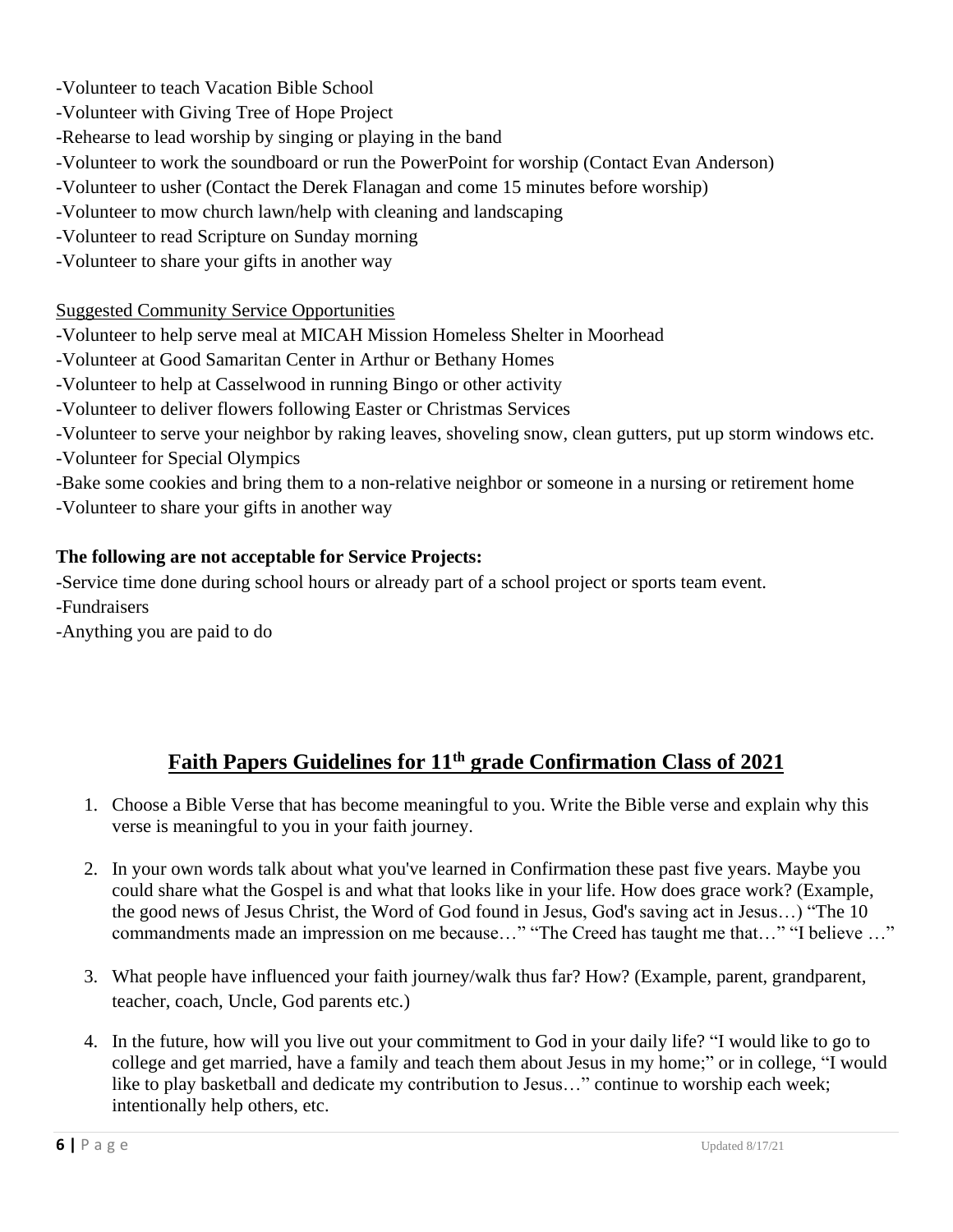**Write at least two paragraphs, for each section listed above.** Please write this paper from your heart, as it is the affirmation of your faith journey. It is recommended that you work on these papers with your family, but what is ultimately written in this faith paper is yours and not someone else's.

These will be displayed in the church entry for all people in the congregation to read the week before Confirmation Sunday, your Affirmation of Baptism celebration, on October 31<sup>st</sup>, 2021. Please use the computer (if you have one) to print them out for ease of others to read. If not, use your BEST handwriting. Take time to really say what you think and how you feel.

#### *Please turn in your Faith Papers by Wednesday, October 20th, 2021, to Pastor Mike.*

If you have any questions, please feel free to contact by phone or e-mail Pastor Keith and if he is not available then Pastor Mike. We will usually pick up voicemail and e-mails daily.

Church office (701) 347-4289

| Pastor Keith Email: associatepastor@martinslutheran.com | Phone: (701) 335-6213 |
|---------------------------------------------------------|-----------------------|
| Pastor Mike Email: srpastor@martinslutheran.com         | Phone: (701) 789-1857 |

# **Faith Project Expectations for 8th Grade**

Here are the expectations for the 8<sup>th</sup> grade Faith Project to express his or her faith journey. These projects will be put on display in the church for all to see how you have grown and wish to demonstrate your own personal faith journey. The purpose of the project is for you to reflect upon your faith journey. Since this is a personal journey, there are many ways to complete this task. Remember, the purpose is not just to make something, but also to create something that has spiritual meaning to you. We hope that you really take the time to think about this project. The final date to turn in completed projects is **Wednesday October 20th .** Remember you have freedom to consider how to express your faith journey in this project.

Here are just a few ideas and remember your project can be **ANYTHING** that represents your faith journey.

- ➢ Scrapbook including birth, baptism, communion, retreats, or any other spiritual events
- ➢ Personal narrative highlighting your confirmation journey
- ➢ Video interview family and friends about faith
- ➢ Video of your own faith journey
- ➢ Create a symbol of your faith and explain what it means to you (In the past students have used wood, plaster, clay, fabric, or anything else you can think of!)
- ➢ Journals
- $\triangleright$  Find a Bible passage and explain what it means to you
- ➢ Poetry
- $\triangleright$  Create a photo album of things around town that represents your faith
- ➢ Collage
- $\triangleright$  PowerPoint of your faith journey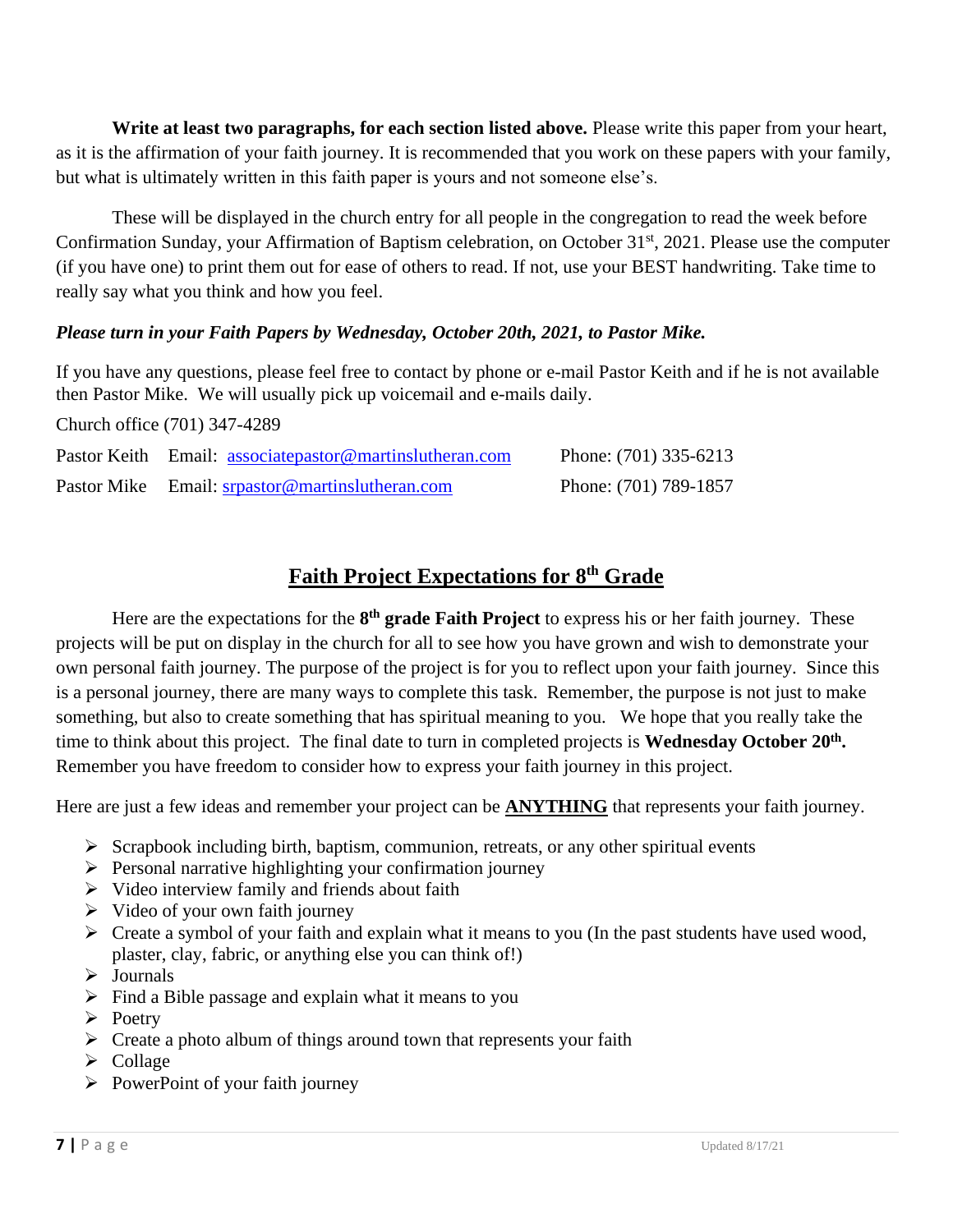Faith Interview: Develop a list of questions that seek to learn about the Christian faith and its importance from another person. After making a list of questions, ask someone who you know to be a Christian and interview them. Maybe this would be a grandparent, aunt, uncle, coach, baptismal sponsor, or someone in your life who can speak honestly about the faith and why Christianity is important to them. The interview might be a video or audio taped to help you remember their comments or you might take good notes so you can write up a short paper about what you learned from their personal story and how it might relate to your own.

Favorite Bible Passages: Maybe with the help of your parent or another adult, go through the Bible finding important passages of scripture. Make a list of the Bible favorites that you might hope every student in confirmation, or every member of our congregation would be familiar with during the course of their life. Make a bookmarker that you can use in the future that lists these scriptures. Don't forget to make many more that you can share with others.

Christian Symbols: Use the Internet, library, or a resource from a pastor as you try to find as many of the important symbols that you can of the Christian Faith. Draw and illustrate these symbols and write a short statement about the meaning of each symbol.

Artistic Expressions: Use an interest such as poetry, painting, drawing, crafts, sewing, needlepoint, or woodworking to express why your Christian faith is important to you. After you finish your project, write a few comments on an index card to express in a written way the project that you created. An example would be that if you create a special cross, you will write a statement in your own words expressing what the meaning of the cross is in the Christian faith.

Scrapbook Page: Create a memory page of your own faith journey. Include a picture of your home congregation, baptismal date, baptismal or first communion pictures, favorite Bible verse and a short statement of faith.

Music, Speech or Drama: Learn a Christian song and prepare to sing it in confirmation or at church, write a speech that expresses your Christian faith and give it as a testimony, or put together a skit or drama with other students that would communicate your love for God and the church.

Basics of Faith: Use *Luther's Small Catechism* and after studying it thoroughly, write a statement that would communicate many of the essentials of the Christian faith as they are expressed in the Lutheran tradition. Or go to the library or onto the Internet and find out as much as you can about Martin Luther. Make a collage that would communicate who he is and how he influenced and continues to influence the world and the Lutheran Church through his teachings.

Remember, these projects are due Wednesday **October 20th** . If you have ideas for your project but do not see them as a choice, please talk to Pastor Keith or Pastor Mike.

If you have any questions, please feel free to contact by phone or e-mail Pastor Keith and if he is not available then Pastor Mike. We will usually pick up voicemail and e-mails daily.

Church office (701) 347-4289

| Pastor Keith Email: associatepastor@martinslutheran.com | Phone: $(701)$ 335-6213 |
|---------------------------------------------------------|-------------------------|
| Pastor Mike Email: srpastor@martinslutheran.com         | Phone: (701) 789-1857   |
|                                                         |                         |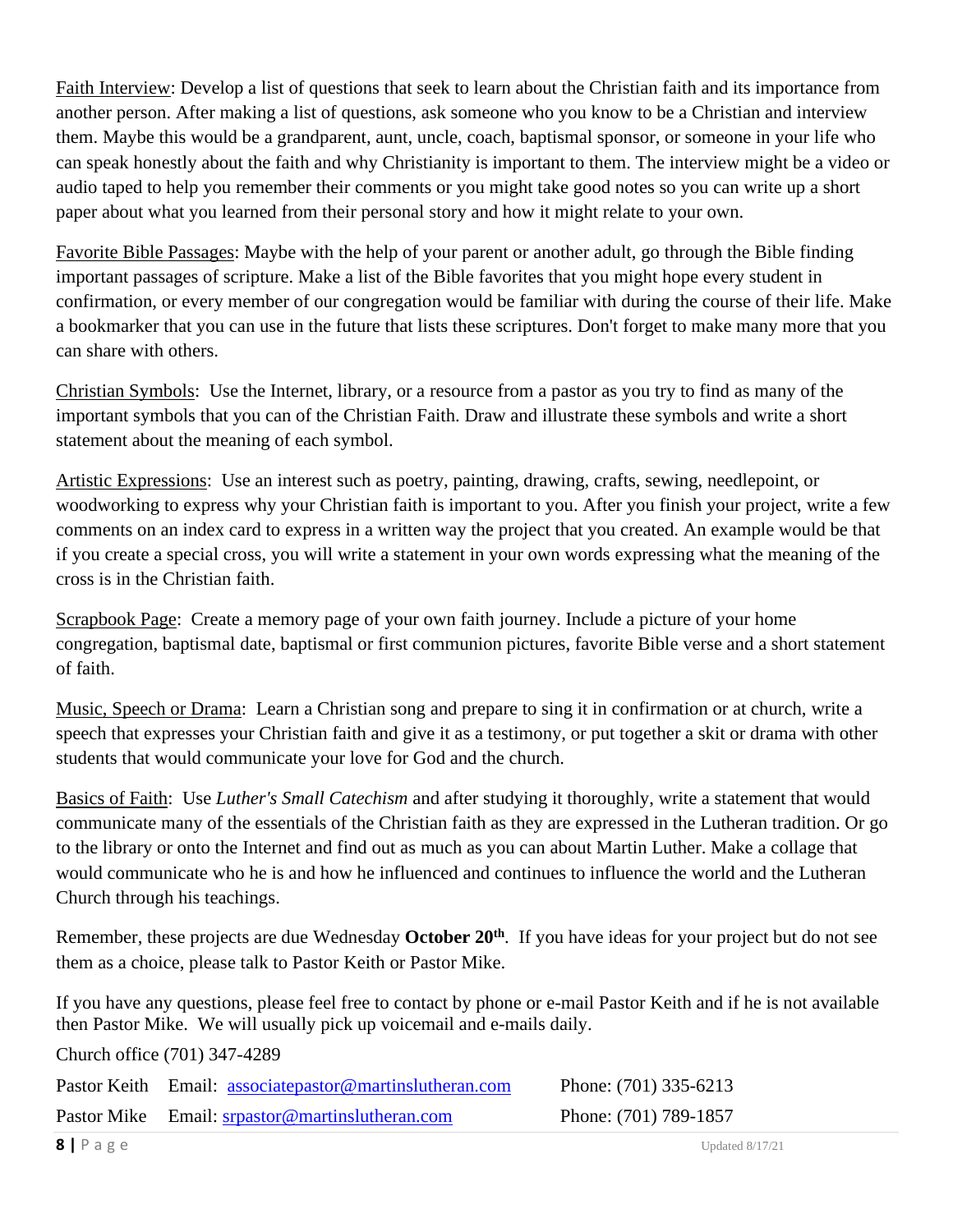# **2021-2022 Confirmation Information/Medical Form**

|                                                | Please check all that apply                                                        |                                                                                                                                                                                                                                                  |  |
|------------------------------------------------|------------------------------------------------------------------------------------|--------------------------------------------------------------------------------------------------------------------------------------------------------------------------------------------------------------------------------------------------|--|
|                                                |                                                                                    | I give my child permission to participate in confirmation activities at Martin's Lutheran Church.                                                                                                                                                |  |
| are not at the church.                         |                                                                                    | I give my child permission to participate in confirmation activities sponsored by Martin's Lutheran Church that                                                                                                                                  |  |
|                                                | I give my child permission to be driven by an adult from Martin's Lutheran Church. |                                                                                                                                                                                                                                                  |  |
|                                                | activities like retreats, service events, fellowship events, etc.                  | I give my child permission to be driven by other confirmation parents to church and confirmation sponsored                                                                                                                                       |  |
| Authorization for Medical Treatment of Minors: |                                                                                    |                                                                                                                                                                                                                                                  |  |
|                                                | care for the minor in my absence from September 1, 2021, through August 31, 2022.  | I/We, as the parent(s) or legal guardian(s) of the above-named minor, hereby authorize a representative of Martin's<br>Lutheran Church to act on my/our behalf in obtaining and authorizing unexpected medical, dental, surgical and/or hospital |  |

| Parent/Guardian<br>Signature: | Jate |  |
|-------------------------------|------|--|
|                               |      |  |